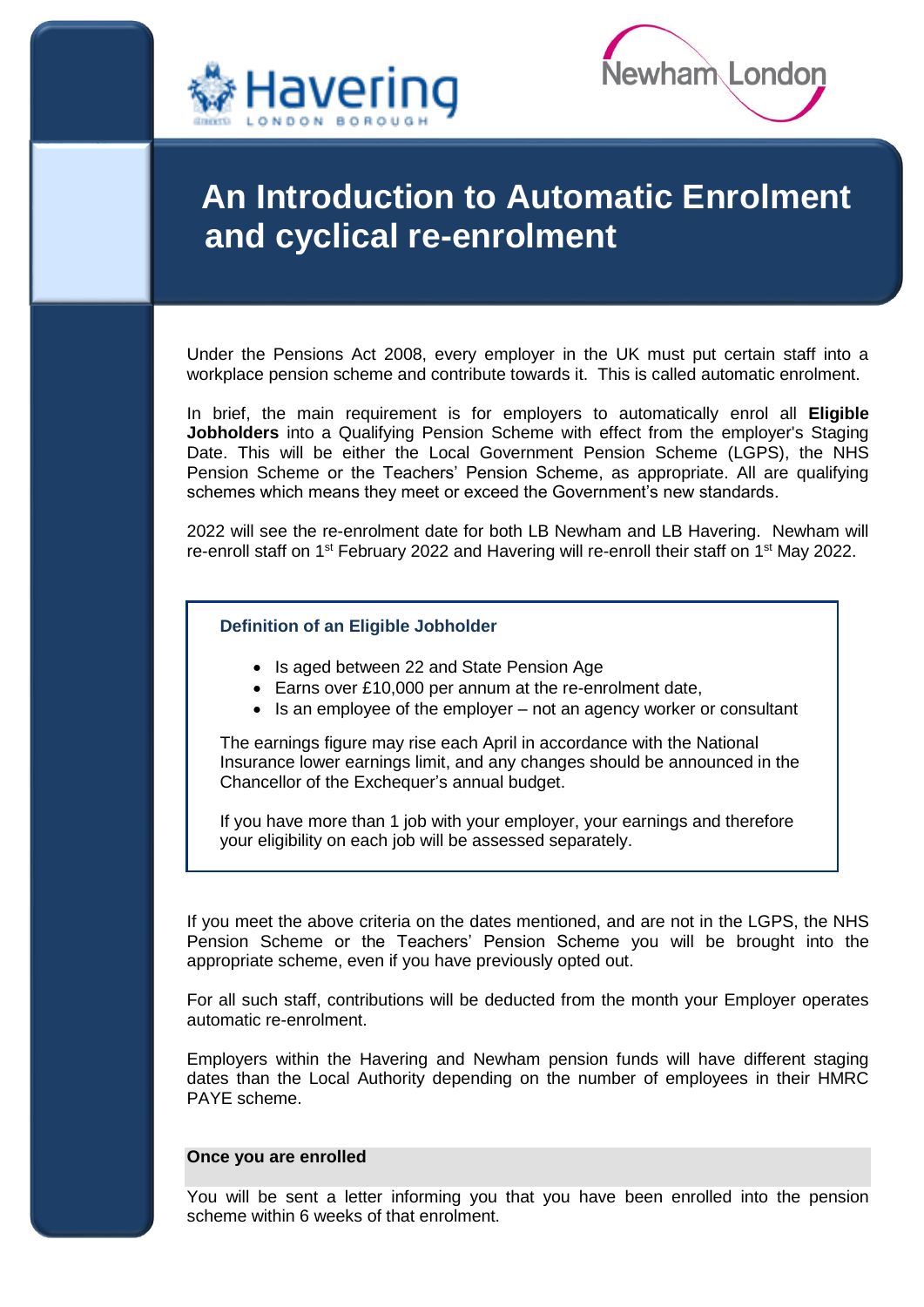# **The right to opt out of a workplace pension scheme**

Although you will still be able to opt out of the pension scheme if you choose to, new rules apply which mean you cannot opt out of the pension scheme until after you have been enrolled into it. Neither can your employer give you an "opt out" form.

## **The 50:50 Scheme**

If you are thinking about opting out of the LGPS, you are encouraged to consider membership of the 50:50 Scheme. This allows you to pay half the contributions and build up half the normal pension benefit whilst retaining full life and ill health cover.

Additional information can be found on the LGPS Member website [www.lgpsmember.org](http://www.lgpsmember.org/) and an election form is available from our administrators website [https://www.lppapensions.co.uk/members/general-pensions-information/joining-the](https://www.lppapensions.co.uk/members/general-pensions-information/joining-the-scheme/50-50-option/)[scheme/50-50-option/](https://www.lppapensions.co.uk/members/general-pensions-information/joining-the-scheme/50-50-option/)

## **Obtaining an opt out form**

Non-teaching (LGPS) **Havering** staff can obtain a form from the website [https://www.lppapensions.co.uk/members/general-pensions-information/leaving-a-scheme/leaving-the](https://www.lppapensions.co.uk/members/general-pensions-information/leaving-a-scheme/leaving-the-scheme-lgps/)[scheme-lgps/.](https://www.lppapensions.co.uk/members/general-pensions-information/leaving-a-scheme/leaving-the-scheme-lgps/)

The completed opt out form should then be forwarded to [AutoEnrolment@havering.gov.uk](mailto:AutoEnrolment@havering.gov.uk), and any contributions paid can then be refunded to you provided you have opted out within 3 months of being enrolled into the scheme.

**Teachers** can complete the online opt out form on the website [www.teacherspensions.co.uk](http://www.teacherspensions.co.uk/)

Staff eligible for the **NHS Scheme** can obtain a form SD502 opt out form from the website [www.nhsbsa.nhs.uk/nhs-pensions](http://www.nhsbsa.nhs.uk/nhs-pensions)

## **Remember:**

- You cannot date the opt out or 50:50 election forms until after you have been enrolled
- Your employer cannot give you an opt out form
- LGPS eligible staff should consider joining the 50:50 scheme as an alternative to opting out

## **Pension contributions you may have paid before opting out**

If you have paid pension contributions before opting out of the scheme, the LGPS, NHS and Teachers Pension Scheme's regulations allow you to opt out within 3 months of enrolment and receive a refund of those contributions via payroll, or within 2 years to receive a refund from the pension administration team.

If you are refunded via your payroll, the tax relief you received will also be adjusted as though you had not been a member of the scheme.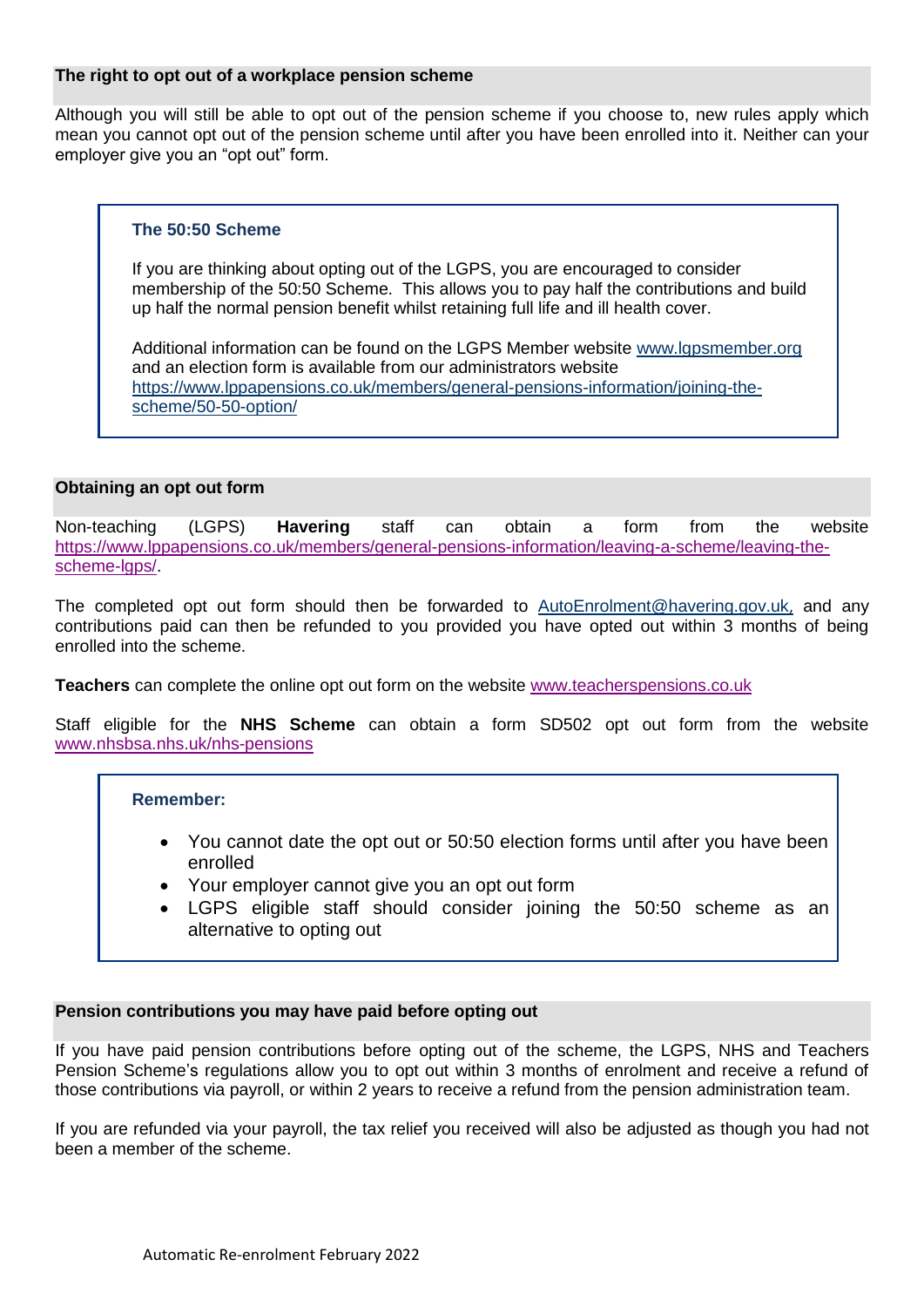# **If you are already in a workplace pension scheme**

Automatic enrolment does not affect you, unless at some point in the future you opt out of your workplace pension scheme, in which case you will then be measured against the re-enrolment criteria each 3 year cycle for possible re-enrolment.

## **50:50 Scheme members (LGPS Members only)**

Employees currently in the 50:50 section of the LGPS will be re-enrolled into the main section of the scheme but will be able to re-join the 50:50 section by completing the relevant form that can be found on our administrators website [https://www.lppapensions.co.uk/members/general-pensions-information/joining](https://www.lppapensions.co.uk/members/general-pensions-information/joining-the-scheme/50-50-option/)[the-scheme/50-50-option/](https://www.lppapensions.co.uk/members/general-pensions-information/joining-the-scheme/50-50-option/)

## **Cyclical re-enrolment**

If you have opted out of your workplace pension scheme, your employer is required to re-enrol you into that scheme every three years from the employers staging date, provided you meet the criteria in place at that time.

You will then have the right to opt out of the pension scheme again, by completing a new opt out form obtainable from the appropriate website.

## **Employees exempt from re-enrolment**

Your employer may decide not to re-enroll anyone who

- opted out of the pension scheme within 12 months prior to the 3 year cyclical re-enrolment date,
- has HMRC protection
- is under notice of leaving that employment

## **Reasons to remain in the LGPS, NHS Pension Scheme or Teachers Pension Scheme**

The purpose of the automatic enrolment legislation is to increase the number of people across the country's workforce that are members of a qualifying pension scheme. This will help more people have a further income, in addition to any State Pension, when they retire.

10 good reasons to stay in the pension scheme:

**Money from your employer**

Your employer contributes to the pension scheme along with your contributions. Your employer cannot contribute to an alternative pension arrangement.

**Tax free savings**

Your contributions are taken from your salary before you are assessed for tax which means that you get tax relief on your contributions

- **Flexibility to pay more or less** You can boost your pension buy paying more contributions, which are also subject to tax relief or if you are an LGPS member you can pay half the contributions by opting into the 50:50 Scheme
- **Increased quality of retirement** The earlier you start to contribute, the better your pension will be on retirement. You can draw your pension any time from age 55 to 75.

## **No risk investment**

Your benefits are calculated based on your pensionable pay and are not affected by the performance of the Pension Fund investments

# **Protection and security**

Your pension provides protection in cases of retirement due to ill health and redundancy (subject to certain conditions)